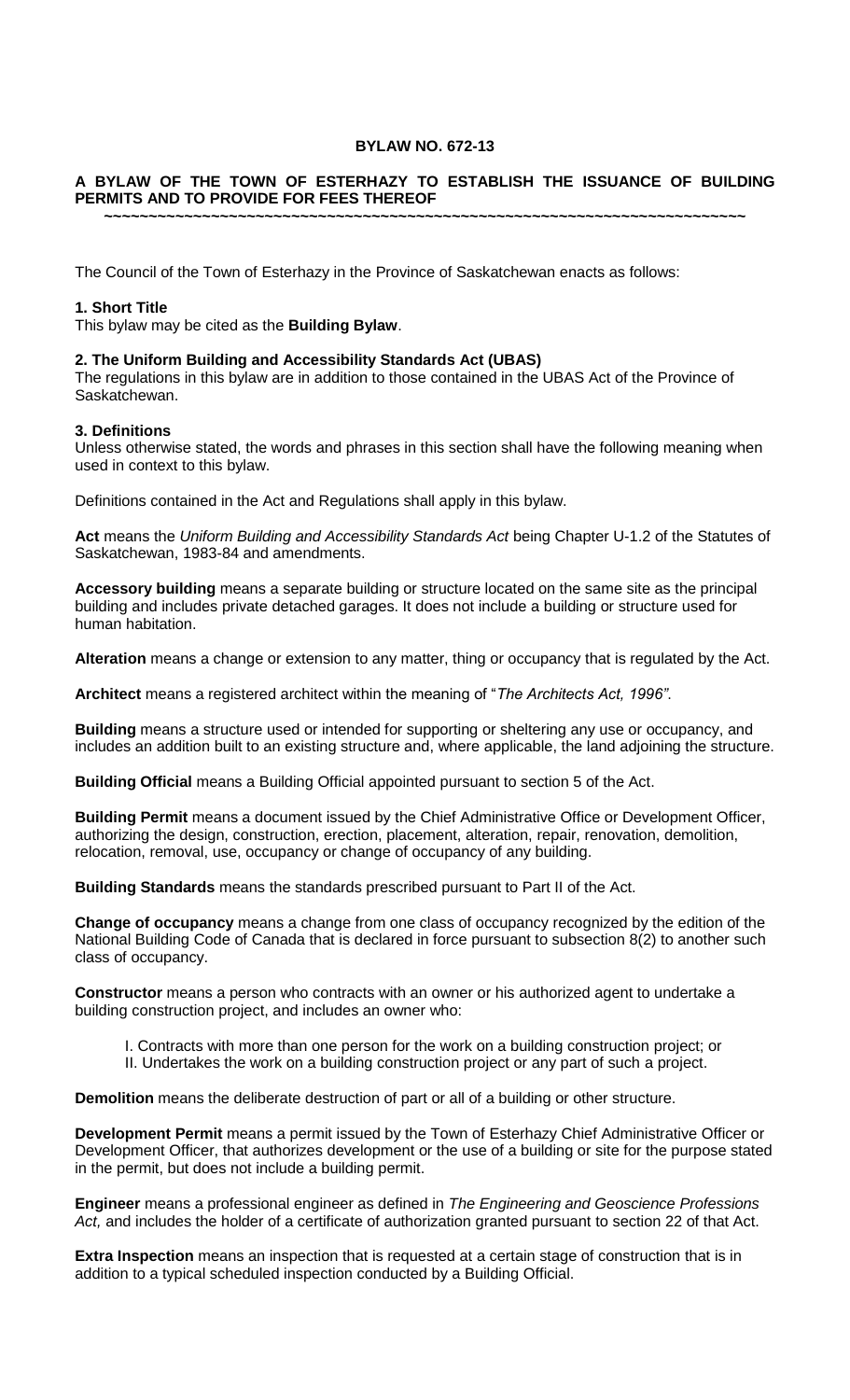**Finished Grade** means the elevation of the finished ground surface at the foundation of a building, or at a specific point or any given location on a lot.

**Foundation** means a system or arrangement of foundation units through which the loads from a building are transferred to supporting soil or rock. **Inspection** means:

I. The inspection of ongoing or incomplete building construction, materials of construction or building systems; or

II. The inspection of completed or existing building construction, materials of construction or building systems;

**Local Authority** means the Town of Esterhazy

.

**Land Surveyor** means a land surveyor who is registered pursuant to *The Saskatchewan Land Surveyors Act***.**

**Lot Grading Plan** means a plan that specifies design elevations, surface gradients, swale locations, and other drainage information required for lot grading

**Manufactured Home (**formerly known as a Mobile Home**)** means a single family detached one storey home comprising of one or more large factory built sections produced in full compliance with the "CAN/CSA Z240.2 Structural Requirements for Manufactured Homes" standard, as well as a specification sheet that provides technical information required by local Building Officials. Each section will incorporate longitudinal steel frame rails under the floor that become part of the permanent foundation system on which the home is supported. Manufactured Home foundations will be constructed in compliance with the "Z240.10.1-08 Site Preparation, Foundation, and Anchorage of Manufactured Homes".

**Modular Built Home** means a single detached or multi-family, single level or multistory dwelling unit comprising one or more factory built sections. It must be designed and manufactured in full compliance with the *National Building Code* and CAN/CSAA277-08 "Procedure for Factory Certification for Buildings". Compliance can be confirmed by an inspection agency accredited by the Standards Council of Canada for purposes of inspecting to CSA A277 **"**Procedure for Factory Certification of Buildings"

**Occupancy** means the use or intended use of a building or part thereof for the shelter or support of persons, animals or property.

Parcel means any quantity of land, consisting of one or more lots, that is capable of being described with such definiteness that its location and boundaries may be established.

**Permit** means an official document or certificate issued by the Local Authority that authorizes the performance of a specific activity.

For the purposes of this Bylaw, a permit means an authorization in writing by the Local Authority to perform work regulated by this bylaw and in the case of an Occupancy Permit, to occupy any building or part thereof.

**Redevelopment** means any new construction on a site that has a pre-existing use.

**Regulations** means regulations made pursuant to the Act.

**Renovation** means the renewal of a building or a portion of a building.

**Repair** means to restore to good condition by replacing or fixing parts of a building.

**Replacing** means to take the place of.

**RTM-Built Home** means a single detached or multi-family, single level or multi-storey dwelling unit comprising one or more large factory built sections. It must be designed and manufactured in full compliance with the National Building Code. Compliance can be confirmed by an inspection agency accredited by the Standards Council of Canada for purposes of inspecting to CSA A277 "Procedure for Factory Certification of Buildings" or by "course of construction" inspection reports from a Licensed Building Official, usually based close to where the RTM was built, that must accompany the home to its final destination.

**Storage Garage** means a building or part thereof intended for the storage or parking of motor vehicles and containing no provision for the repair or servicing of such vehicles.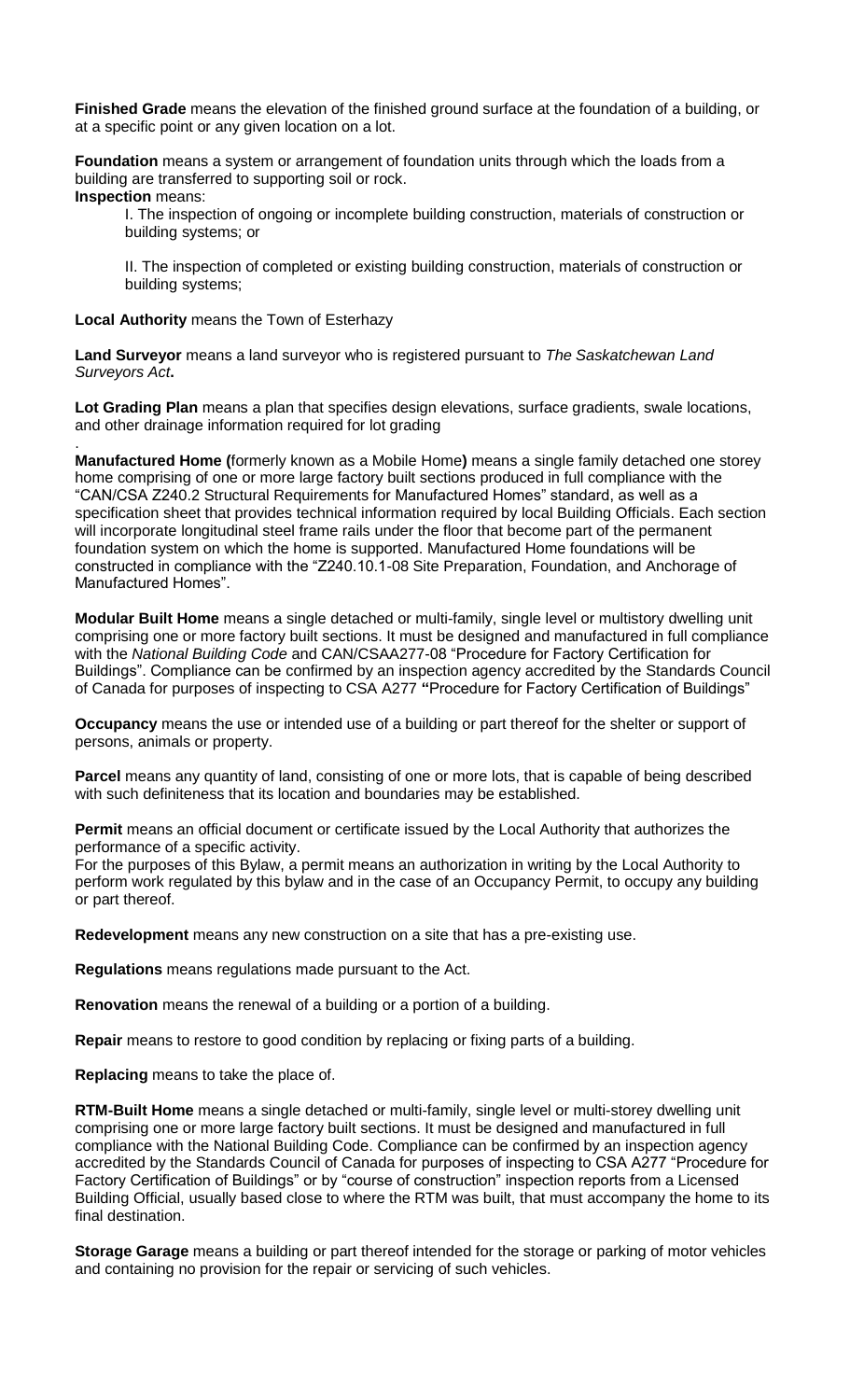**Structure** means anything constructed or erected that is located on or in the ground.

**Unsafe Condition** means a condition that could cause undue hazard to life, limb or health of any person who is authorized or expected to be on or about the premises.

**Value of Construction** means the total cost to the owner for the building construction in its completed form and includes the cost of all building work, materials of construction, building systems, labour, overhead and profit of the contractor and subcontractors.

## **4. Scope of the Bylaw**

**4.1** This bylaw applies to matters governed by the following:

- **a)** *The Uniform Building and Accessibility and Standards Act*
- **b)** *The Uniform Building and Accessibility Standards Act Regulations.*
- **c)** *The National Building Code of Canada*
- **d)** *The Administrative Requirements for Use with The National Building Code.*

## **5. Permits – General**

**5.1** A permit is required for **any work** regulated under the Act, Regulations pertaining to the Act and the latest adopted edition of the *National Building Code of Canada.*

**5.2** No owner or owner's agent shall work, authorize work or allow work to proceed on a project for which a permit is required unless a valid permit has been issued for the work to be done.

**5.3** Every application for a permit regarding the construction, erection, placement, alteration, repair, renovation, demolition, relocation, removal, use, occupancy or change of occupancy shall be made to the Town and shall be accompanied by the required submittal material as described in Section 11 of this bylaw.

**5.4** The Town may, at its discretion, have plan review, inspection and other services for the purpose of enforcement of the Act and Regulations provided by building officials designated by the Minister, to assist the Town pursuant to subsection 4(4) of the Act.

**5.5** The Town, may at its discretion have plan review, inspection and other services provided by a person, firm or corporation employed under contract to the Town.

**5.6** The granting of any permit under this bylaw shall not:

**a)** Entitle the grantee, his successor or assigns, or anyone on his behalf to erect any building that fails to comply with the requirements of any building restriction agreement, bylaw, act and/or regulation affecting the site described in the permit or

**b)** Make either the local authority or its authorized representative liable for damages or otherwise by reason of the fact that a building, the construction, erection, placement, alteration, repair, renovation, demolition, relocation, removal, use or occupancy of which has been authorized by permit, does not comply with the requirement of any building restriction agreement, bylaw, act and/or regulation affecting the site described in the permit.

> Amended by Bylaw No. 693-13

**5.7** All moveable buildings (on skids),) 9 m<sup>2</sup> (100 ft<sup>2</sup>) or less, with a limit of one building (garden shed/tool shed) per lot, do not require a Building Permit.

# **6. Partial Building Permits**

**6.1** In some cases work on a project may need to be expedited. In such instances an application may be made to issue a Building Permit for only a portion of the work prior to the issuance of a Building Permit for the entire project. In such a case, the applicant is responsible to submit complete plans and specifications for the portion of the work requiring a Building Permit.

**6.2** The Building Official shall determine at their discretion, whether or not to issue a partial permit. Where such a permit is issued, the Building Official gives no assurances that a Building Permit for the remainder of the work will be granted.

**6.3** Any work completed under a Partial Building Permit shall be subject to the provisions of this bylaw.

**6.4** The fee for a Partial Building Permit is based on the value of construction for the work approved by it.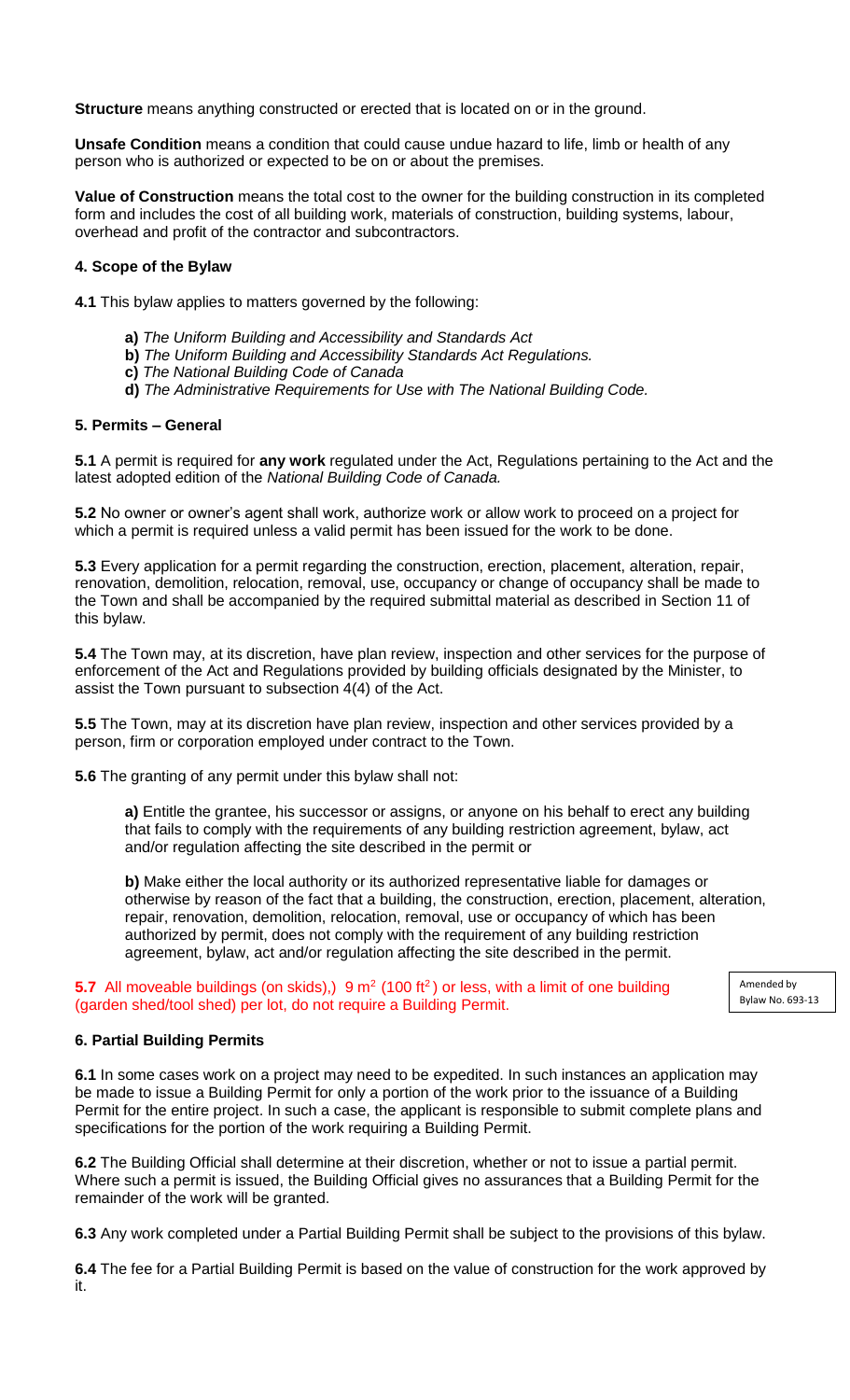## **7. Demolition Permits**

**7.1** Any existing building, structure or portion thereof within the Town may not be demolished without the approval of the Chief Administrative Officer or Development Officer in the form of a Demolition Permit.

**7.2** An owner or agent shall submit an application form along with the fee prescribed in Schedule A.

**7.3** Demolition permits expire 30 days from the date of issue. A Demolition Permit may be renewed for additional 30 days upon written approval from the Chief Administrative Officer or Development Officer.

**7.4** All waste material resulting from a demolition shall be removed from the site and disposed of at an approved location.

**7.5** The owner is responsible for obtaining an approved route from the Town for the transportation of debris to an approved location.

**7.6** The necessary blocking of any street, lane, or sidewalk during demolition must have prior written approval from the Town.

**7.7** It is the responsibility of the owner, at their own expense, to supply and maintain any required barricades or fencing in order to protect the public from the demolition work in progress.

## **8. Plumbing Permits**

**8.1** All plumbing permits are to be obtained per the requirements of the latest adopted edition of the Province of Saskatchewan document entitled *The Plumbing Regulations.*

## **9. Occupancy Permits**

**9.1** No person shall occupy any building without first obtaining an Occupancy Permit from an appointed Licensed Building Official.

**9.2** Every building which requires an Occupancy Permit shall comply with the construction requirements for the occupancy group to be housed therein.

**9.3** When an Occupancy Permit is refused, the appointed Licensed Building Official shall notify the applicant in writing and shall indicate the reason for the refusal.

#### **10. Temporary Occupancy Permits**

**10.1** The Building Official may issue a Temporary Occupancy Permit for part of a building providing that such temporary occupancy or use would not jeopardize life safety.

**10.2** A Temporary Occupancy Permit may be renewed for periods of thirty days. No building shall be occupied under a Temporary Occupancy Permit for a period of more than six months.

**10.3** Extra inspections required for the issue of a Temporary Occupancy Permit are subject to the fees described in Schedule A.

## **11. Required Application Material**

**11.1** Every application for a permit to construct, erect, place, alter, repair, renovate, or reconstruct a building shall be made to the Building Official and shall include the following:

- **a)** A completed Building Permit application form.
- **b)** Three sets of plans and specifications or other documents (when requested) of the proposed building

**11.2** The drawings and documents that are required at the time of application for any building are to be identified by the Town of Esterhazy.

#### **12. Permit Issue**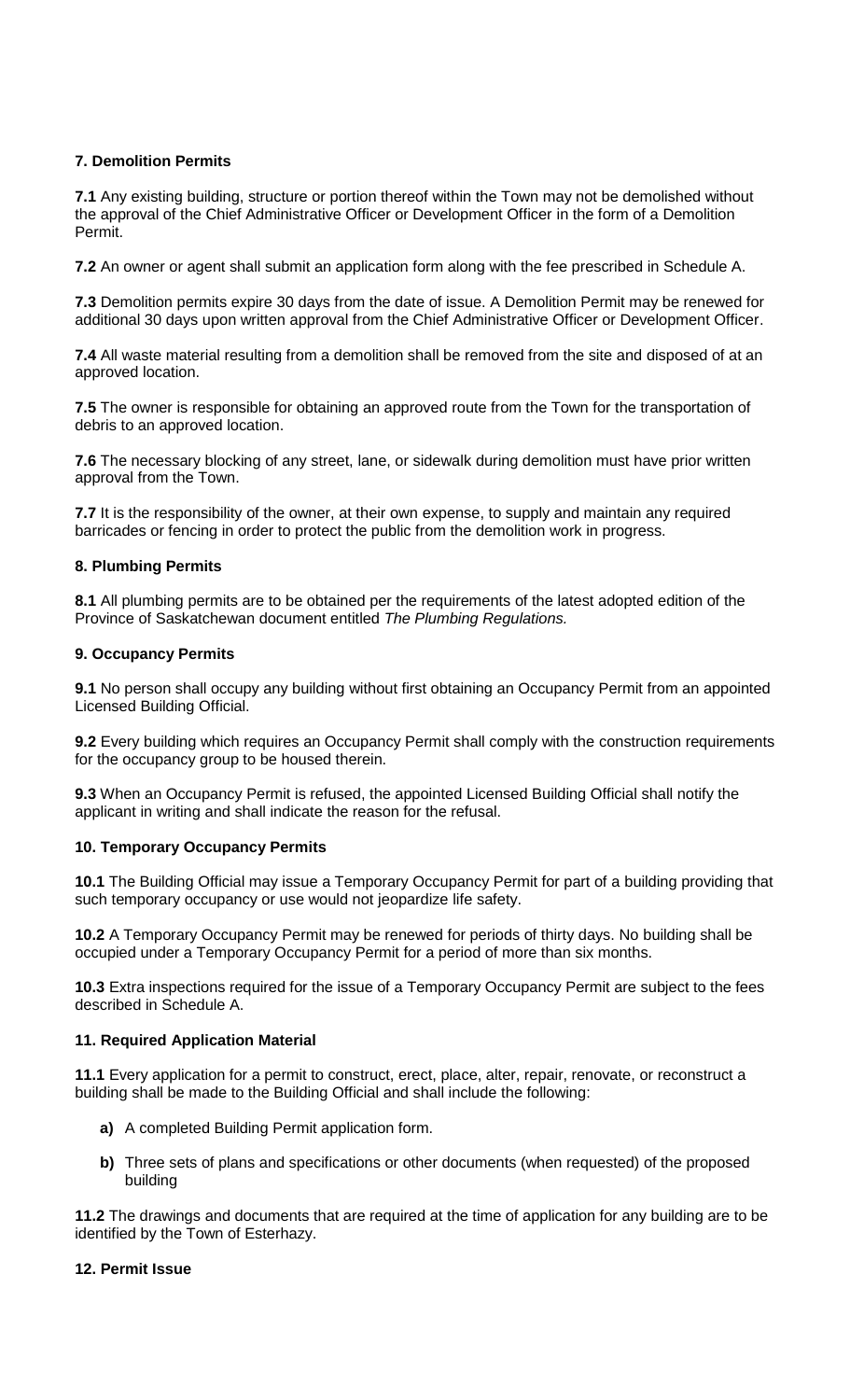**12.1** If the work described in an application for a building permit, to the best of the knowledge of the Building Official complies with the requirements of this bylaw, the Town, upon receipt of the prescribed fee, shall issue a Building Permit.

**12.2** Approval in writing is required from the Building Official for any deviation, omission or revision to the work for which a permit has been issued.

**12.3** Revised plans may be required from the Building Official for any deviation, omission or revision to the work for which a permit has been issued.

**13. Fees**

**13.1** The permit fees are as prescribed in Schedule A of this Bylaw.

**13.2** The Town may estimate the value of construction for the work described in any application for the purpose of calculating the permit fee. This could occur when the applicant for a permit is unsure of the value of construction at the time of application. This estimate will be based on established construction costs.

**13.3** The Town may, at its discretion, rebate a portion of the permit fee where the final value of construction is less than the initial estimate. It is the applicant's responsibility to provide all documentation that clarifies the revised value of construction to the Building Official.

**13.4** Whenever any work for which a permit is required under the provisions of this bylaw has commenced without the receiving of the permit; a special inspection of the work completed to date will be required by the Building Official.

The fee for this inspection is as prescribed in Schedule A and will be added to the total cost of the permit fee once it is obtained.

**13.5** Extra inspections will be charged as prescribed in Schedule A. Extra inspections shall be defined as the following:

- **a)** Inspections outside regular office hours.
- **b)** Inspections required due to a revision of approved plans.
- **c**) Inspections for the purpose of issuing Temporary Occupancy Permits.

#### **14. Permit Expiration**

**14.1** All permits expire:

**a)** Within two years from the date of issue. Building Permits may be extended only by applying in writing to the Chief Administrative Officer or Development Officer.

Amended by Bylaw No. 701-14

**b)** If the work authorized by the permit is not commenced within six months of the date of issue of the permit.

**c)** If the work authorized by the permit is suspended for a period of six months.

**14.2** When the permit has expired it is the responsibility of the applicant to apply for a new permit or request that the Chief Administrative Officer or Development Officer issue a letter allowing the extension of the permit.

**14.3** Application for a new permit will be subject to the permit fees applied to a new application as prescribed in Schedule A.

#### **15. Powers and Responsibilities of the Town**

**15.1** The Town is responsible for the administration and enforcement of the *Building Bylaw*.

**15.2** The Town may, at its discretion, require plan review, inspections and other services for the purpose of enforcing this bylaw.

**15.3** The Town may, at its discretion, have plan review, inspection and other services provided by a person, firm or corporation employed under contract to the Town.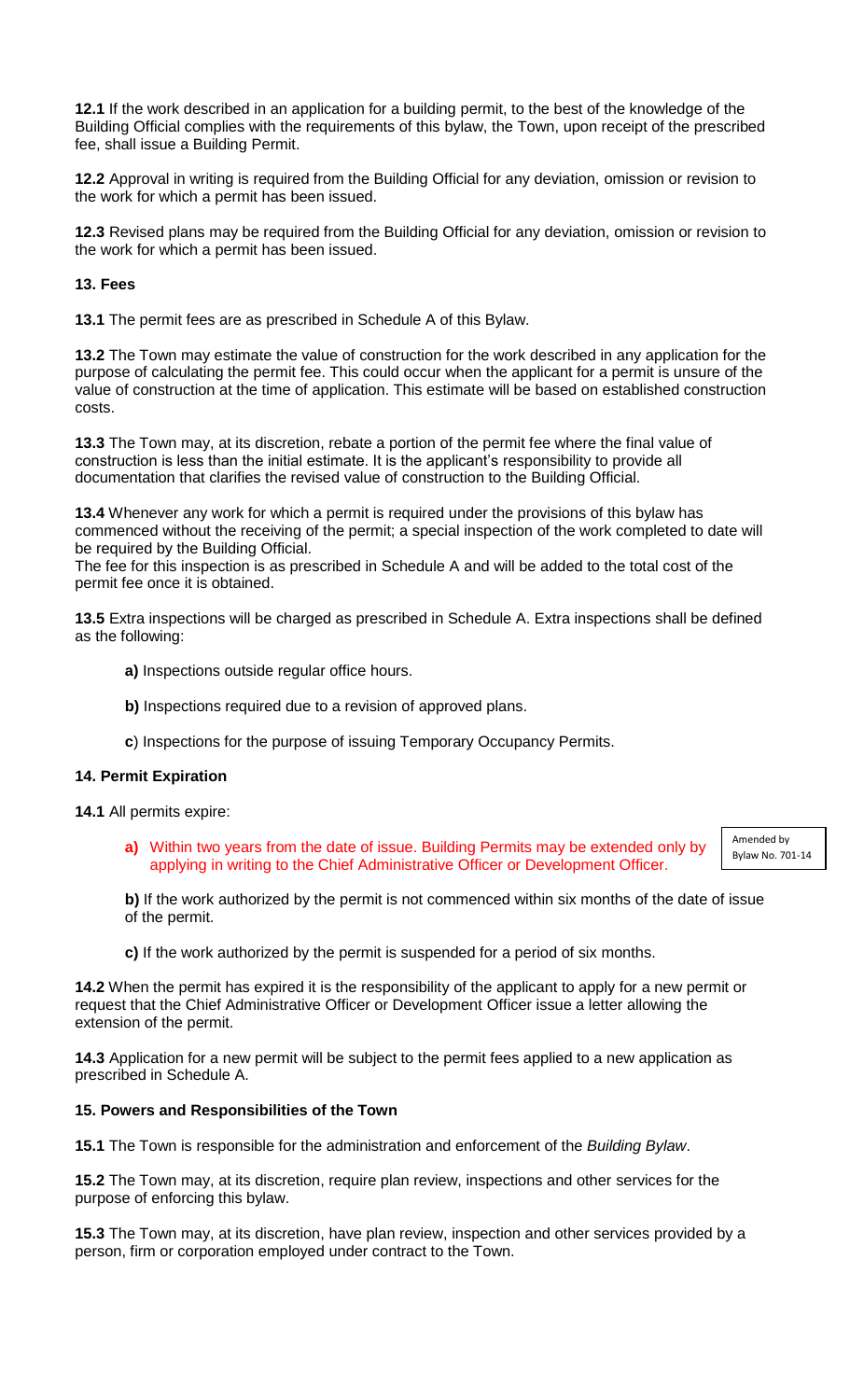**15.4** The Town shall keep copies of all applications, and other documentation received as part of a Building Permit application for a period of time as required by law.

## **16. Powers and Responsibilities of the Building Official**

**16.1** The Building Official may issue orders in cases where the provisions of this bylaw have been contravened.

**16.2** The Building Official may not assist in the design or layout of any work for the purposes of applying for a Building Permit.

**16.3** The Building Official may refuse to issue a Building Permit as a result of the following:

**a)** A Development Permit if required has not been issued by the Town.

**b)** The information submitted for plan review is determined to be inadequate or incomplete.

**c)** Proposed design, materials and methods of construction do not comply with the requirements of the current adopted edition of the *National Building Code of Canada.*

**d)** Drawings have not been sealed by a registered Architect or Engineer when required.

**16.4** The Building Official may revoke a permit by written notice to the permit holder if:

**a)** Any deviations from the approved plans are found in the construction.

**b)** There is a contravention of any of the "Conditions of Approval" under which the permit was issued.

**c)** The permit was issued in error.

**d)** The permit was issued on the basis of incorrect or misleading submittal material.

**16.5** The Building Official may issue a Stop Work Order in the following circumstances:

**a)** Construction work is being performed without a valid Building Permit.

- **b)** The work is not being performed in accordance with the permit "Conditions of Approval".
- **c)** Violations regarding the safety of workers or the general public.

#### **17. Enforcement**

**17.1** If any construction activity is found to be in contravention of this bylaw; the Building Official may take measures as permitted by Part V of The Act.

**17.2** For the purpose of ensuring compliance with this bylaw, a Building Official has the legal authority to:

**a)** Enter a building where evidence indicates that work is being done without a valid Building Permit.

**b)** Order the production of documents, tests, engineers reports, certificates etc. relating to a building.

**c)** Take material samples

**d)** Issue notices to owners that order actions to be taken within a prescribed time period.

**e)** Eliminate unsafe conditions.

**f)** Complete ordered actions when an owner refuses to comply. The expenses incurred for such work will be added to the tax payable on the property.

**g)** Obtain restraining orders.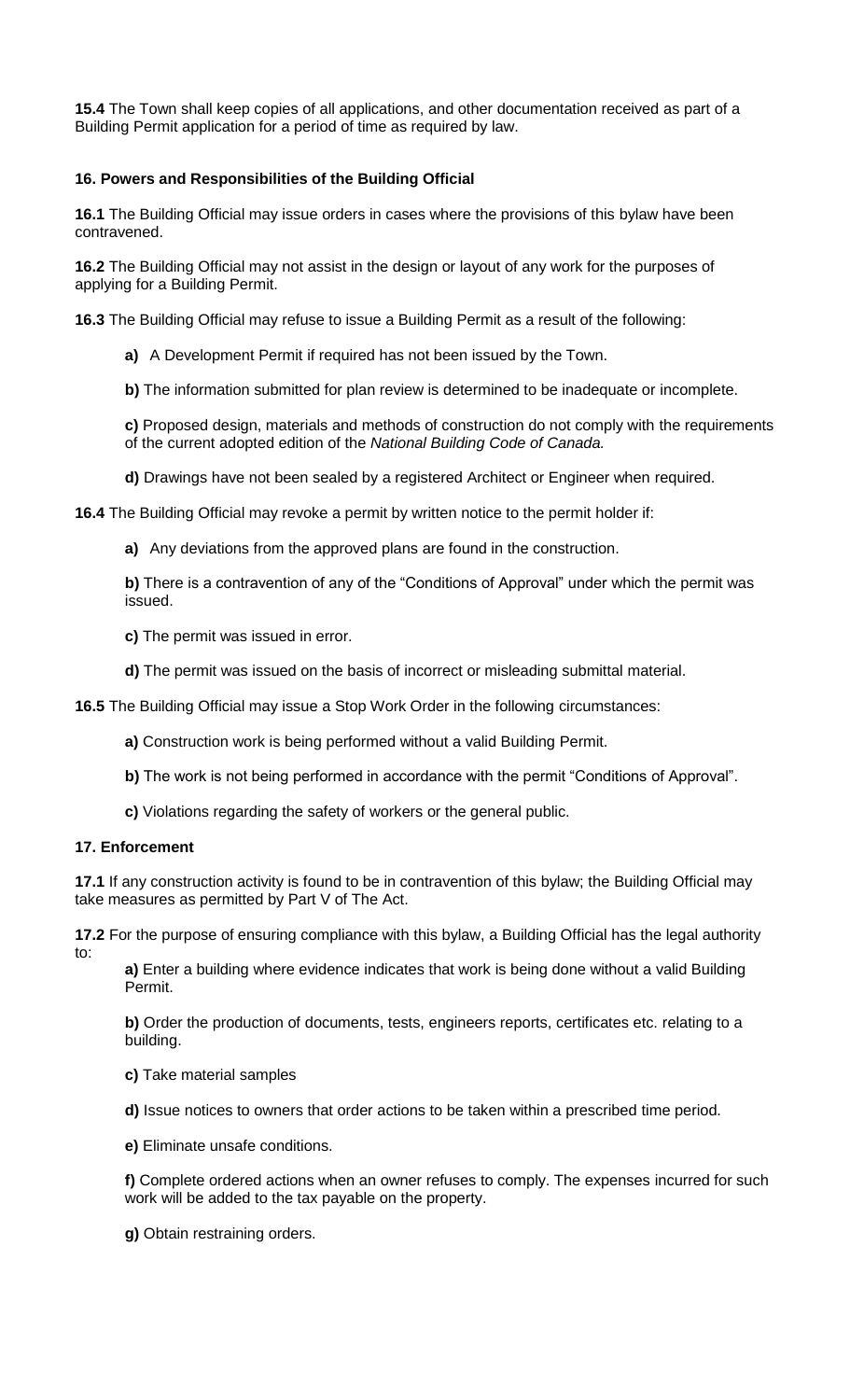**17.3** If any building or part thereof is in an unsafe condition due to its faulty construction, dilapidated state, abandonment, open or unguarded condition or any other reason, a Building Official may take any measure as described in section 17.2.

**17.4** The owner of a building for which a permit has been issued or for which actions are being taken in compliance with an order shall give notice in writing to the Building Official as required in Section 17.2 of The Act including but not limited to:

- **a)** The start and completion of construction.
- **b)** A change in ownership during any phase of construction.
- **c)** An intended partial occupancy prior to the completion of construction.

## **18. Control of Grade Elevations**

**18.1** Grades for all projects are to follow the requirements of a Lot Grading Plan.

**18.2** It is the responsibility of the owner to ensure that final grading is in conformance with a Lot Grading Plan.

**18.3** Any issues that arise that adversely affect a neighbouring property, lane or street that are the result of improper adherence to a Lot Grading Plan are the responsibility of the owner to rectify at their own expense.

## **19. Special Conditions**

**19.1** An Architect or Professional Engineer registered in the Province of Saskatchewan shall be engaged by the owner for assessment of design and inspection of construction or certification of a building or part of a building where required by a Building Official.

**19.2** An up-to-date plan or survey of the site described in a permit application prepared by a registered Land Surveyor shall be submitted by the owner where required by a Building Official.

**19.3** It shall be the responsibility of the owner to arrange for all permits, inspections and certificates required by other applicable bylaws, acts and regulations.

#### **20. Penalties**

**20.1** Any person who contravenes any of the provisions of this Bylaw shall be liable to the penalties outlined in Section 22 of The Act.

**20.2** Conviction of a person or corporation for breach of any provision of this Bylaw shall not relieve them from compliance therewith.

#### **21. Repealing Bylaw**

Bylaw No.550-03 passed on the  $8<sup>th</sup>$  day of January, 2003, and all amendments thereto are hereby repealed.

## **22. Effective Date of Bylaw**

This bylaw shall come into force and take effect from the date on which it is approved by the Minister.

MAYOR

CHIEF ADMINISTRATIVE OFFICER

\_\_\_\_\_\_\_\_\_\_\_\_\_\_\_\_\_\_\_\_\_\_\_\_\_\_\_\_\_\_

\_\_\_\_\_\_\_\_\_\_\_\_\_\_\_\_\_\_\_\_\_\_\_\_\_\_\_\_\_\_